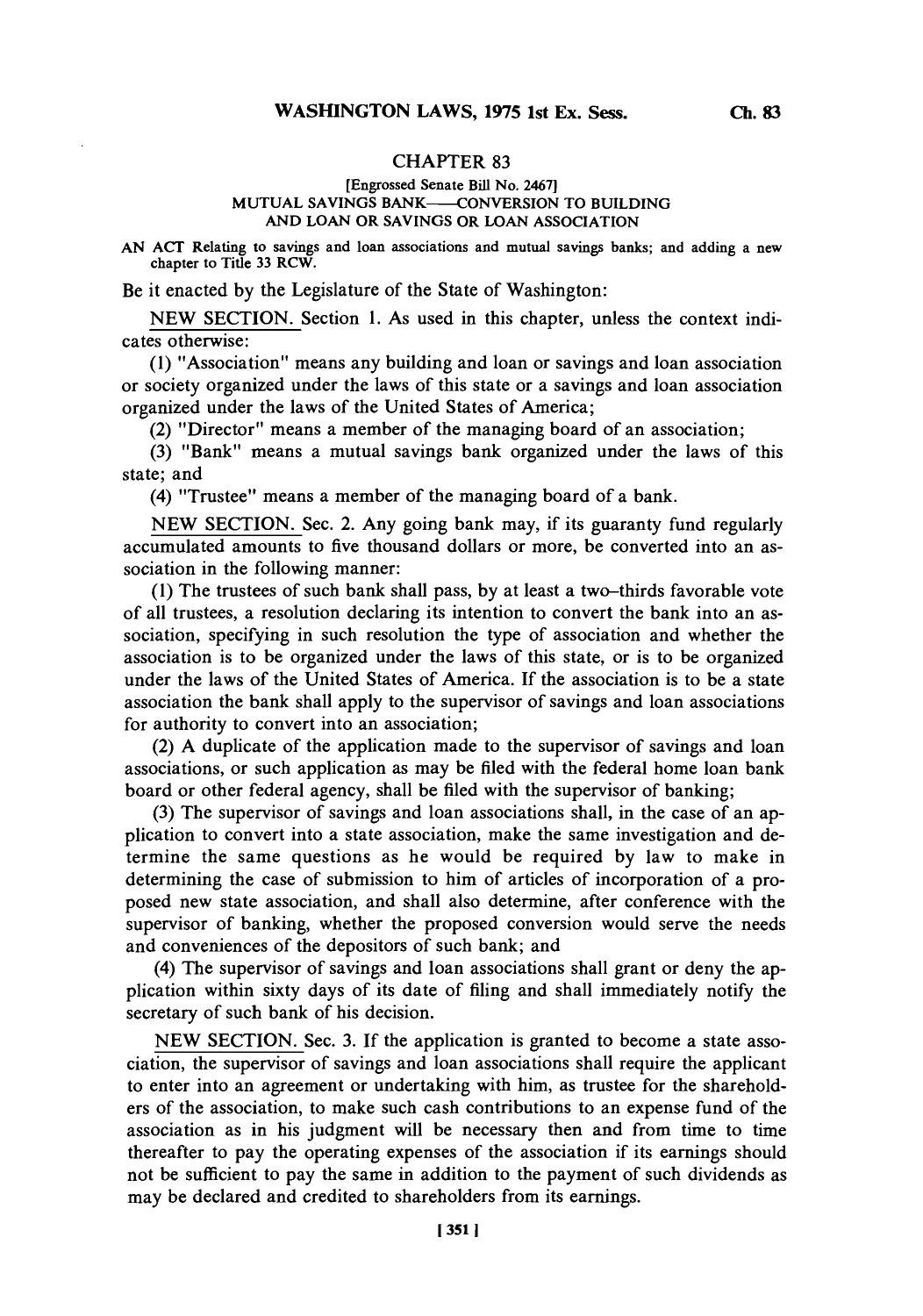## **C.** 83WASH4INGTON LAWS, **1975** 1st Ex. Sess. **Ch. 83**

**NEW SECTION.** Sec. 4. **If** the application is denied **by** the supervisor of savings and loan associations, the bank, acting **by** a two-thirds majority of its trustees, may, within thirty days after receiving notice of such denial, appeal to the superior court of Thurston county pursuant to the provisions of the administrative procedure act, chapter 34.04 RCW.

**NEW** SECTION. Sec. **5. If** the application is granted **by** the supervisor of savings and loan associations, or **by** the court, the trustees of such bank shall, within thirty days thereafter, subscribe, acknowledge, and file with the supervisor of savings and loan associations, in quadruplicate, a certificate of reincorporation stating:

**(1)** The name **by** which the association is to be known, which name shall include the words "building and loan" or "savings and loan", and "association" or "society":

(2) The place where the association is to be located and its business transacted, naming the city or town and the county, which city or town shall be the same as that where the principal place of business of the bank has theretofore been located;

**(3)** The name, occupation, residence, and post office address of each signer of the certificate;

(4) The amount of the assets of the association, the amount of its liabilities, and the amount of its guaranty fund as of the first day of the calendar month during which the certificate is filed; and

**(5) A** declaration that each signer will accept the responsibilities and faithfully discharge the duties of a director of the association, and is free from all the disqualifications specified in the laws applicable to savings and loan associations.

**NEW SECTION.** Sec. **6.** Upon filing the certificate in quadruplicate as provided in section **5** of this act, the supervisor of savings and loan associations shall, within thirty days thereafter, if satisfied that all the provisions of this chapter have been complied with, issue in quadruplicate an authorization certificate stating that the association has complied with all of the requirements of law, and that it has authority to transact, at the place or places designated in its certificate, the business of an association. The supervisor of savings and loan associations shall retain one set of the quadruplicate originals of the certificate of reincorporation and of the certificate of authorization and shall transmit the other three sets to the association, which shall retain one set, file one set with the secretary of state, and file one set with the auditor of the county in which the home office of the association is located, paying the required fees. Upon such filings being made, the conversion of such bank to such association shall be deemed complete and consummated, and the association shall thereupon be a corporation having the powers and being subject to the duties and obligations prescribed **by** the laws of this state applicable to state associations, and the time of existence of such association shall be perpetual, unless sooner terminated.

**NEW SECTION.** Sec. **7.** Upon the conversion of a bank into an association, every person who was a depositor of the bank at the time of the conversion shall become and be deemed to be a shareholder or depositor of the association in a sum equal to the withdrawal value of his deposits in the bank as of the day on